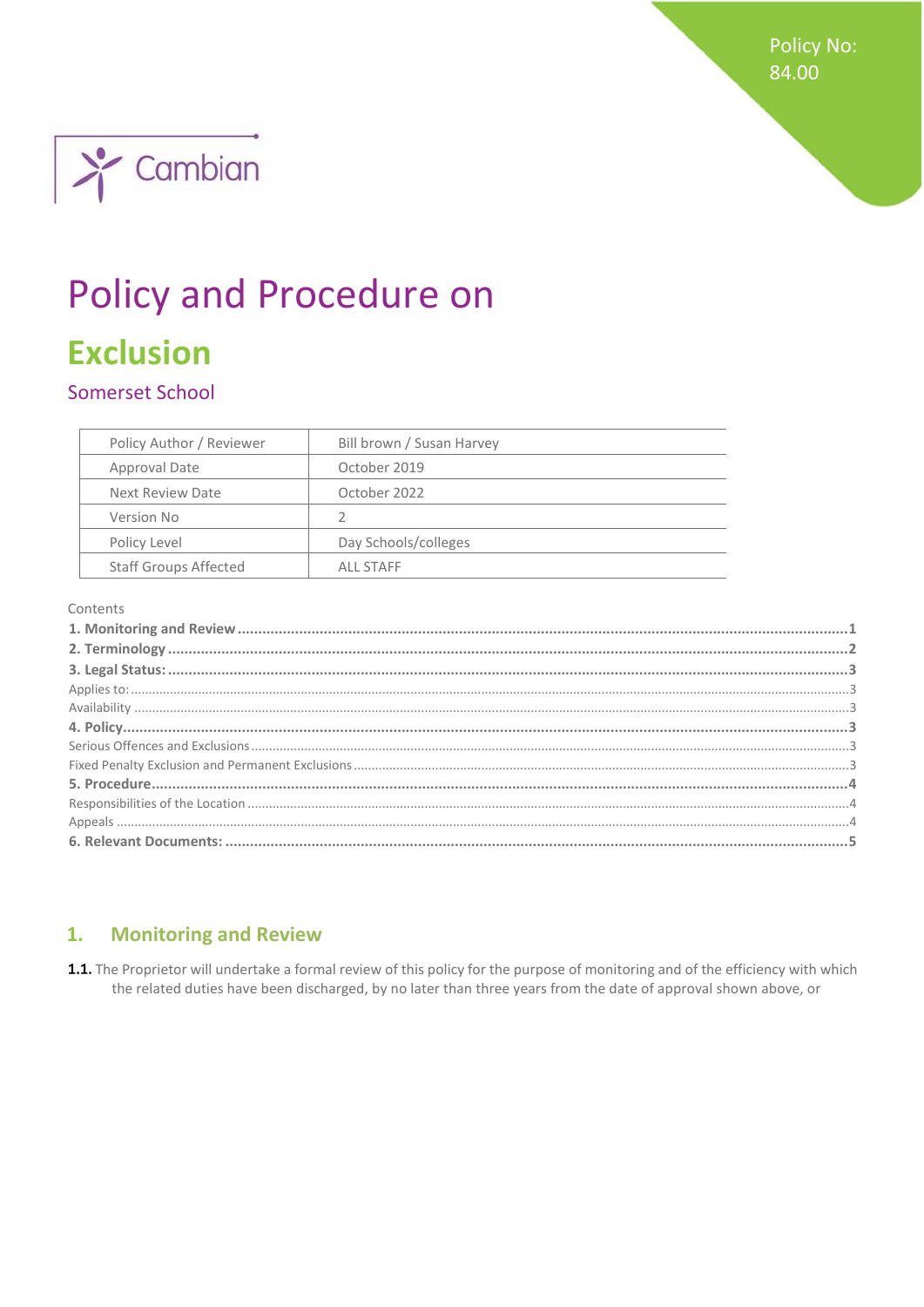

earlier if significant changes to the systems and arrangements take place, or if legislation, regulatory requirements or best practice guidelines so require.

 $1.2.$ The local content of this document will be subject to continuous monitoring, refinement and audit by the Head of Service.

Signed:

Ste hans

John Ivers **Proprietor, Cambian Group**  October 2019

# <span id="page-1-0"></span>**2. Terminology**

 $2.1.$ Our aim is to use consistent terminology throughout this policy and all supporting documentation as follows:

| 'Establishment' or 'Location          | This is a generic term which means the Children's<br>Home/school/college. Somerset School is a school.                                                                                                                                                             |
|---------------------------------------|--------------------------------------------------------------------------------------------------------------------------------------------------------------------------------------------------------------------------------------------------------------------|
| <b>Individual</b>                     | Means any child or young person under the age of 18 or young<br>adult between the ages of 18 and 25. At Somerset School we have<br>Students attending between the ages of 10-18.                                                                                   |
| <b>Service Head / Head of Service</b> | This is the senior person with overall responsibility for the<br>Location. At Somerset School this is the Head teacher who is<br>Louisa Jessep.* dual registered locations need to include Service<br>Head and Registered Manager if they are not the same person. |
| <b>Key Worker</b>                     | Members of staff that have special responsibility for Individuals<br>residing at or attending the Establishment.                                                                                                                                                   |
| Parent, Carer, Guardian               | means parent or person with Parental Responsibility                                                                                                                                                                                                                |
| <b>Regulatory Authority</b>           | Regulatory Authority is the generic term used in this policy to<br>describe the independent regulatory body responsible for<br>inspecting and regulating services. At Somerset School this is<br>Ofsted.                                                           |
| <b>Social Worker</b>                  | This means the worker allocated to the child/family. If there is no<br>allocated worker, the Duty Social Worker or Team Manager is<br>responsible.                                                                                                                 |
| <b>Placing Authority</b>              | Placing Authority means the local authority/agency responsible for<br>placing the child or commissioning the service                                                                                                                                               |
| <b>Staff</b>                          | Means full or part-time employees of Cambian, agency workers,<br>bank workers, contract workers and volunteers.                                                                                                                                                    |

Version: 2 ® Cambian Group PLC 2014 Approved by: Susan Harvey Next Review Date: Sept 2021 Policy Name: Exclusions Date: Jan 2015 Print Date: 5-Oct-21 Page 2 of 5 Reviewed: Sep 2017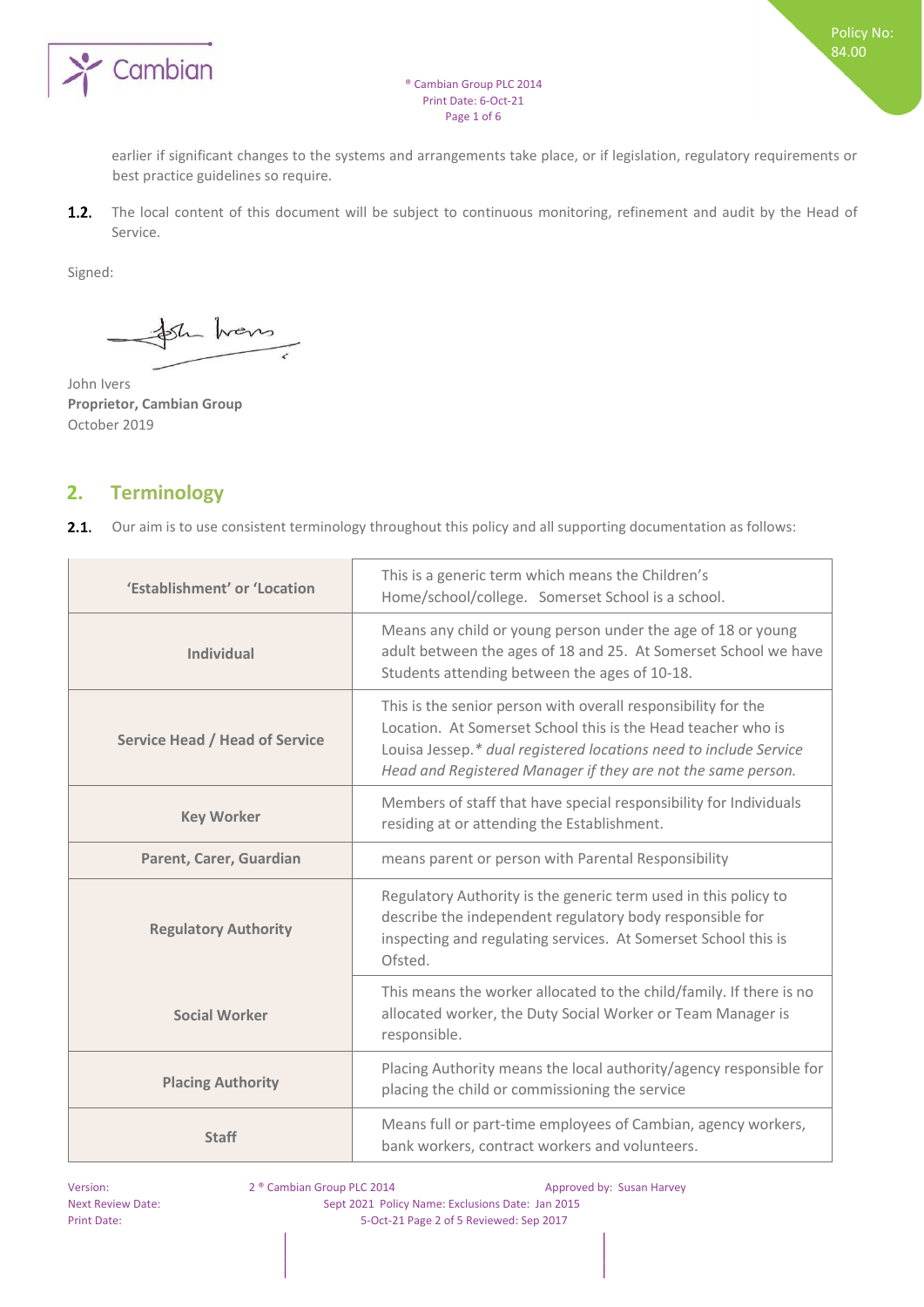

# <span id="page-2-0"></span>**3.** Legal Status:

3.1. Regulatory Requirements, Part 3, Paragraph 9 and Exclusion Element of Part 6 (24)(3) of the Education (Independent School Standards) (England) Regulations 2010

<span id="page-2-1"></span>**Applies to:** 

3.2. the whole Location, out of school care and all other activities provided by the Location, inclusive of those outside of the

normal hours; 3.3. all staff (teaching and support staff), students on placement, the proprietor and volunteers working in the Location.

## <span id="page-2-2"></span>**Availability**

This policy is made available to parent/guardian/carer, staff and pupils in the following ways: via the Location website,  $3.4.$ and on request a copy may be obtained from the Location Office.

# <span id="page-2-3"></span>**4.** Policy

4.1. Ultimate sanctions are Fixed Term and Permanent Exclusions. Neither sanction is used lightly. Only the Headteacher has the power to exclude a child. If the Head of Service excludes an Individual, the parent/guardian/carer are informed immediately, giving reasons for the exclusion. At the same time, the Head of Service makes it clear to the parents that they can, if they wish, appeal against the decision to the Proprietors. Parents are given information on how to make any such appeal.

#### <span id="page-2-4"></span>**Serious Offences and Exclusions**

- $4.2.$ Serious offences are those that may have a significant impact on the individual or others at the Location. Examples include:
	- extreme or persistent bullying, racism or harassment;
	- stealing;
	- extreme or persistent violence, actual or threatened, against a pupil or member of staff;
	- sexual abuse, assault or activity;
	- smoking, illegal drugs (possession and/or use ) or alcohol (consumption or possession)
	- significant vandalism;
	- going out of bounds;
	- persistent misbehaviour when normal disciplinary measures have failed;
	- carrying an offensive weapon.

#### <span id="page-2-5"></span>**Fixed Penalty Exclusion and Permanent Exclusions**

- 4.3. We will apply our behaviour policies in a consistent, rigorous and non-discriminatory way and all areas of application of these policies will be monitored routinely. Ultimate sanctions are:
	- Suspension = Fixed Term Exclusion
	- Expulsion = Permanent Exclusion
- 4.4. Neither sanction is used lightly. The power to suspend or expel an Individual can only be exercised by the Head of Service. If the Head of Service excludes a pupil, the parent/guardian/carer are informed immediately, giving reasons for the exclusion. At the same time, the Head of Service makes it clear to the parent/guardian/carer that they can, if they wish, appeal against the decision to the Cambian Board. The location informs the parent/guardian/carers how to make

any such appeal. It is the responsibility of the Proprietor to monitor the rate of exclusions, and to ensure that the school policy is administered fairly and consistently.

| Version:                 |
|--------------------------|
| <b>Next Review Date:</b> |
| <b>Print Date:</b>       |

2<sup>®</sup> Cambian Group PLC 2014 **Approved by: Susan Harvey** Sept 2021 Policy Name: Exclusions Date: Jan 2015 5-Oct-21 Page 3 of 5 Reviewed: Sep 2017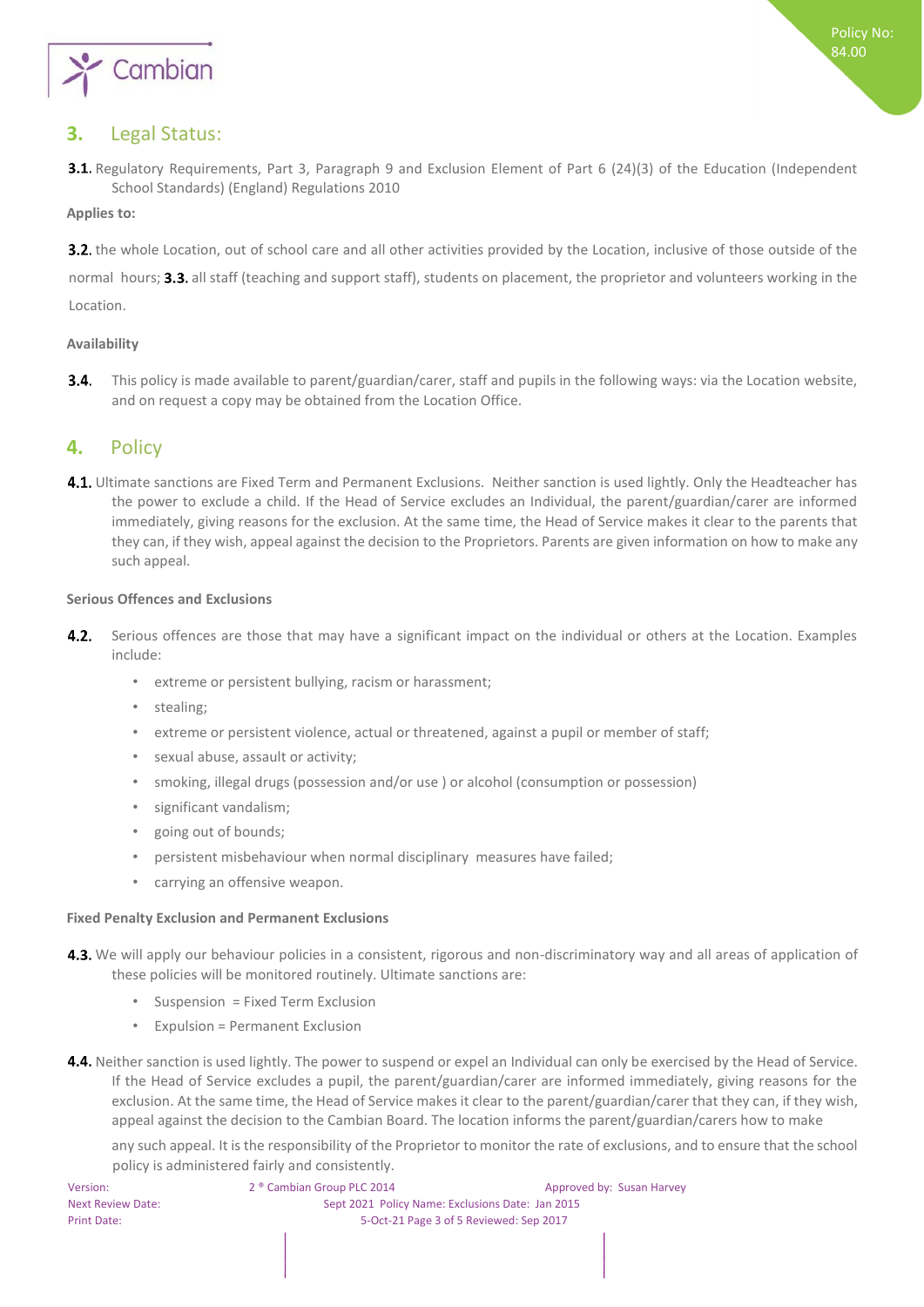

# **5.** Procedure

- <span id="page-3-0"></span>• Parent/guardian/carers must be informed immediately by phone with a follow up letter.
- A copy of a sheet entitled 'Advice for Parents/Carers' will be attached to the letter.
- Parent/guardian/carers must be notified of their right to appeal.
- Ensure that arrangements are in place for work to be sent home.
- Arrangements will be made for a return to school/college interview that includes the parents/carers.
- A re-integration support plan will be put in place.
- **5.1.** All cases of exclusion will be treated in the strictest confidence on a need to know basis and are not to be discussed outside the school

## <span id="page-3-1"></span>**Responsibilities of the Location**

- **5.2.** If the Location commences an investigation which may lead to a fixed term temporary exclusion or to permanent exclusion the Head of Service must inform the parent/guardian/carers without delay. Before resorting to exclusion the Location will normally try alternative solutions (for example, a restorative justice process - whereby the harm caused to the 'victim' can be redressed). This will ideally be done by telephone and the telephone call will be followed by a letter within one school day. The letter will include information about:
	- the nature of the offence and the results of any investigation to date;
	- that the sanction of a fixed term temporary exclusion or permanent exclusion may be imposed;
	- the parent/guardian/carers' right to state their case to the Headteacher and if that is not satisfactory then to the Advisory Board and whom they should contact to do this, including the latest date that the parent/guardian/carers may give a written statement to the discipline committee;
	- the parent/guardian/carers right to see their child's record and the Headteacher must comply with such a request within 15 school days, although in exclusion cases compliance should be prompt.
- 5.3. Where reasonable adjustments to policies and practices have been made to accommodate a pupil's needs and to avoid the necessity for exclusion as far as possible, exclusion may be justified if there is a material and substantial reason for it. A specific incident affecting order and discipline in the Location may be such a reason. The decision to exclude for a fixed term will be notified to the parent in writing with reasons. If the Location determines that a child should be excluded for a fixed period, the Headteacher will provide the parent in writing with information as to:
	- the period of the Fixed Term Exclusion;
	- the arrangements, such as setting work, to allow the child to continue their education during the Fixed Term Exclusion.
- 5.4. If the Location decides (after completing the investigation or as a result of new evidence and further investigation) that it is necessary to extend a fixed period Temporary Exclusion or to convert it into a Permanent Exclusion, the Headteacher will write again to the parent/guardian/carers with the reasons for this decision. The decision to exclude a pupil permanently will only be taken as a last resort when a wide range of strategies for dealing with disciplinary offences has been employed to no avail or is an exceptional 'one-off' offence has been committed. parent/guardian/carers cooperation forms part of the contract between the Location and all the parent/guardian/carers at the Location. The correspondence will be easily intelligible and in plain English.

## <span id="page-3-2"></span>**Appeals**

5.5. If parent/guardian/carers wish to appeal the exclusion then they must do so in writing to the Proprietors, in writing, within one week of the letter notifying the parents or guardians of the exclusion. The Proprietors will establish an Appeal Panel to consider the appeal.

Version: 2 ® Cambian Group PLC 2014 Approved by: Susan Harvey Next Review Date: Sept 2021 Policy Name: Exclusions Date: Jan 2015 Print Date: 5-Oct-21 Page 4 of 5 Reviewed: Sep 2017